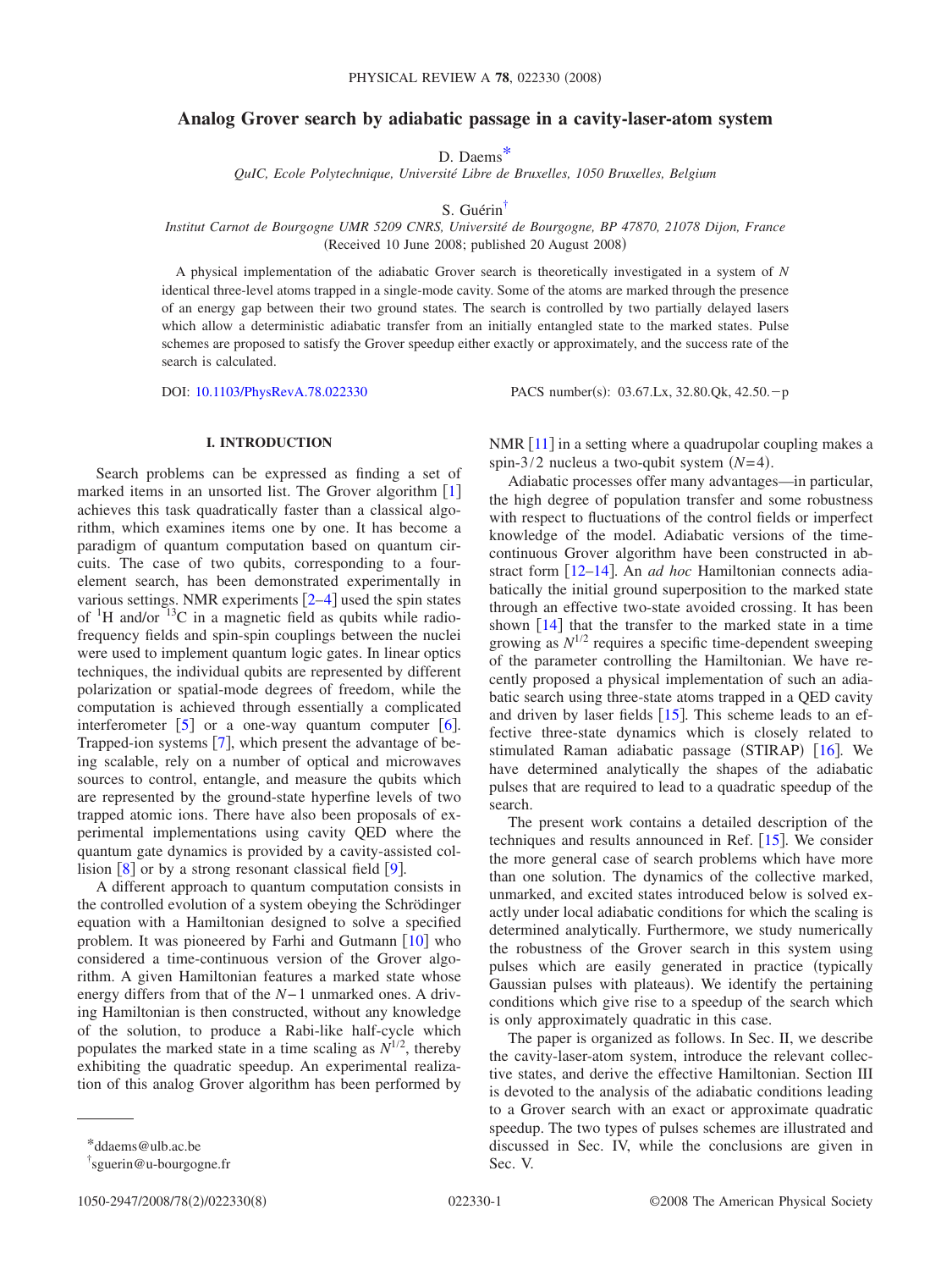<span id="page-1-0"></span>

FIG. 1. Linkage pattern for the individual atoms. The unmarked atoms have two degenerate ground states  $|g\rangle$  and  $|g'\rangle$ . The marked atoms feature the state  $|g'\rangle$  shifted. The laser of Rabi frequency  $\Omega'$  $(\Omega)$  is resonant with the *g*'-*e* transition for the marked (unmarked) atoms. The cavity of Rabi frequency *G* is resonant with the *g*-*e* transition.

#### **II. CAVITY-LASER-ATOM SYSTEM**

### **A. Description**

We use an ensemble of *N* identical three-level atoms trapped in a single-mode cavity of coupling frequency *G* and driven by two lasers of Rabi frequencies  $\Omega$  and  $\Omega'$ . The key of the search process is that all the atoms have to be entangled initially as defined below. The atoms have a  $\Lambda$  configuration with two ground Zeeman states  $|g\rangle$  and  $|g'\rangle$ , coupled to the excited state  $|e\rangle$  by, respectively, the cavity and the two lasers (see Fig. [1](#page-1-0)). The states  $|g'\rangle$  of all the atoms are considered as the database. The state  $|g\rangle$  stands here to couple all the atoms together by exchanging a single photon in the cavity. It allows us to consider the unmarked collective state, defined as the normalized sum of all the possible states  $|g_j\rangle$  for all the unmarked atoms in state  $|g\rangle$ except the *j*th in  $|g'\rangle$ . The state  $|g'\rangle$  of any marked atom is shifted—for instance, by a magnetic field—such that the transition  $g'$ -*e* is resonant with the laser  $\Omega'$  ( $\Omega$ ) for a marked atom (unmarked atom). In this scheme, the magnetic field should be atomic selective and the atoms should thus be fixed and form a register (of one or two dimension) in the cavity. We start from the initial entangled state  $|g',0\rangle$  $\equiv (1/\sqrt{N})\sum_{j=1}^{N} |g'_{j},0\rangle$  featuring a collective superposition of both types of ground states. Such a state can be prepared, for instance, before the marking of the atom using the STIRAP technique, exactly as shown by Fleischhauer and Lukin to store single-photon quantum states  $[17]$  $[17]$  $[17]$ . In their scheme, a single-photon wave packet enters the cavity through a mirror while the resonant laser  $\Omega$  is on and strong as  $\Omega \geq C\sqrt{N}$ , and the atoms are all in their ground state  $g$ ). This generates the state denoted  $|g,1\rangle$ . The laser is next switched off adiabatically while the photon is in the cavity, such that the population is transferred by STIRAP from the state  $|g,1\rangle$  to the collective state  $|g',0\rangle$ . In this final state the photon is stored, shared among all the atoms.

A related adiabatic process is constructed here in order to transfer adiabatically the initial entangled state  $|g',0\rangle$  to a superposition of the marked states using an inverse fractional STIRAP (if-STIRAP). This if-STIRAP is the time inversion of the fractional STIRAP (f-STIRAP) which transfers population from a single state to a superposition of states  $[18]$  $[18]$  $[18]$ . The if-STIRAP allows one here to transfer the population from the superposition  $|g',0\rangle$  to the marked state.

<span id="page-1-1"></span>

FIG. 2. (a) Coupling scheme in the cavity. The cavity *G*, laser  $\Omega$ , and laser  $\Omega'$  Rabi frequency are featured by, respectively, thick, thin, and dashed arrows. (b) Equivalent scheme where the states  $|g'_i, 0\rangle$  and  $|e_i, 0\rangle$ ),  $i=1, M$  [ $i=M+1, N$ ] of frame (a) form the collective marked ground  $(|g'_{m}, 0\rangle)$  and excited  $(|e_{m}, 0\rangle)$  states [the collective unmarked ground  $(|g'_u, 0\rangle)$  and excited  $(|e_u, 0\rangle)$  states]. The effective cavity Rabi frequency to the collective marked (unmarked) excited state is  $\sqrt{MG}$  ( $\sqrt{N-M}G$ ).

### **B. Model Hamiltonian**

The Hamiltonian describing the system of *N* atoms is

$$
H_0 = \delta \sum_{j=1}^{M} |g'_j\rangle\langle g'_j| + \omega \sum_{j=1}^{N} |e_j\rangle\langle e_j|.
$$
 (1)

We consider a cavity mode of frequency  $\omega$  and coupling strength *G* together with two lasers of frequencies  $\omega$  and  $\omega$  $-\delta$  and pulse shapes  $\Omega(t)$  and  $\Omega'(t)$  which do not grow with *N*. The resonant driving provided by the cavity-laser-atom system is described by

<span id="page-1-2"></span>
$$
V = \omega a^{\dagger} a + G a \sum_{j=1}^{N} |e_j\rangle\langle g_j| + [\Omega e^{i\omega t} + \Omega' e^{i(\omega - \delta)t}] \sum_{j=1}^{N} |g'_j\rangle\langle e_j|
$$
  
+ H.c. (2)

The full Hamiltonian  $H=H_0+V$  is block diagonal. Each block may be labeled by the number *k* of photons which are present in the cavity when the *N* atoms are in their ground state *g*). The corresponding multipartite state  $g_1 \cdots g_N$  $\otimes$   $|k\rangle$  is denoted  $|g, k\rangle$ . All the states which are coupled to  $|g, k\rangle$  span a subspace whose projection operator is  $P_k$ . The Hamiltonian may thus be rewritten as  $H = \sum_{k=0} P_k H P_k$ . We shall focus on the block  $P_1 H P_1$  associated with a single photon in the cavity.

The multipartite state  $|g,1\rangle$  is coupled by the cavity to any state  $|g_1 \cdots g_{j-1}e_j g_{j+1} \cdots \rangle \otimes |0\rangle = |e_j, 0\rangle$  for which the atom *j* is in its excited state while the other atoms remain in their ground state  $|g\rangle$ . Each state  $|e_j,0\rangle$  is coupled by the laser to the state  $|g_1 \cdots g_{j-1}g'_j g_{j+1} \cdots g_N\rangle \otimes |0\rangle \equiv |g'_j, 0\rangle$  where the atom *j* is in the ground state  $g'$  while the other atoms are in the ground state  $|g\rangle$ . This coupling scheme is illustrated in Fig.  $2(a)$  $2(a)$ , and the corresponding projection operator, spanning this subspace closer under *H*, reads

$$
\mathcal{P}_1 = \sum_{j=1}^{N} (\mathcal{P}_{|g'_j,0\rangle} + \mathcal{P}_{|e_j,0\rangle}) + \mathcal{P}_{|g,1\rangle}.
$$
 (3)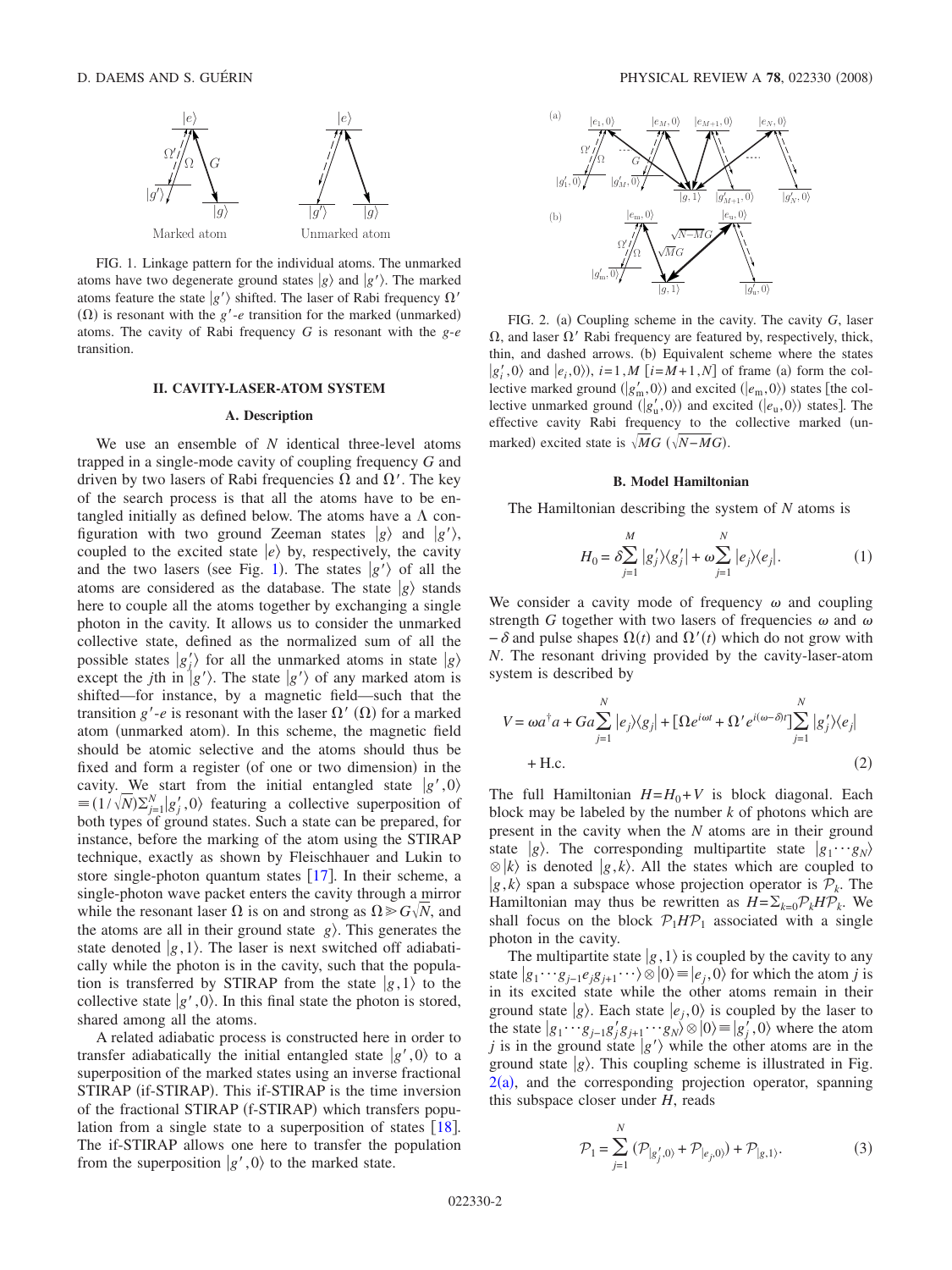### **C. Collective marked and unmarked dressed states**

In order to remove the oscillatory time dependence introduced by diagonal terms, we consider atomic states which are dressed by laser and cavity photons through the resonant transformation

$$
R = e^{-i\delta t} \sum_{j=1}^{M} |g'_j, 0\rangle\langle g'_j, 0| + \sum_{j=M+1}^{N} |g'_j, 0\rangle\langle g'_j, 0| + e^{-i\omega t} |g, 1\rangle\langle g, 1| + e^{-i\omega t} \sum_{j=1}^{N} |e_j, 0\rangle\langle e_j, 0|.
$$
\n(4)

This results in the new Hamiltonian

$$
H_R = R^{\dagger} (\mathcal{P}_1 H \mathcal{P}_1) R - i R^{\dagger} R, \qquad (5)
$$

where the overdot denotes time derivative.

Among the marked atoms, none plays a privileged role. Similarly, the unmarked atoms are all equivalent. It is therefore appealing to treat them collectively. We consider the uniform superposition of marked (unmarked) ground states

$$
|g'_{m},0\rangle = \frac{1}{\sqrt{M}} \sum_{j=1}^{M} |g'_{j},0\rangle,
$$
  

$$
|g'_{u},0\rangle = \frac{1}{\sqrt{N-M}} \sum_{j=M+1}^{N} |g'_{j},0\rangle,
$$
 (6)

and the uniform superposition of excited states associated with the marked (unmarked) atoms

$$
|e_{\rm m},0\rangle = \frac{1}{\sqrt{M}} \sum_{j=1}^{M} |e_j,0\rangle.
$$

$$
|e_{\rm u},0\rangle = \frac{1}{\sqrt{N-M}} \sum_{j=M+1}^{N} |e_j,0\rangle.
$$
 (7)

These states, together with  $|g,1\rangle$ , define a subspace which is relevant for the Grover search. Indeed, it can be shown that this subspace is closed under  $H_R$ ,

$$
H_R = \mathcal{P}H_R \mathcal{P} + (I - \mathcal{P})H_R(\mathcal{P}_1 - \mathcal{P}),\tag{8}
$$

where

$$
\mathcal{P} = \mathcal{P}_{|g'_{\mathbf{m}},0\rangle} + \mathcal{P}_{|g'_{\mathbf{u}},0\rangle} + \mathcal{P}_{|e_{\mathbf{m}},0\rangle} + \mathcal{P}_{|e_{\mathbf{u}},0\rangle} + \mathcal{P}_{|g,1\rangle}.
$$
 (9)

We may thus restrict our attention to the Hamiltonian

<span id="page-2-0"></span>
$$
H_1 \equiv \mathcal{P}H_R \mathcal{P} = G(\sqrt{M}|e_m, 0\rangle + \sqrt{N-M}|e_u, 0\rangle)\langle g, 1| + \Sigma'|g'_m, 0\rangle
$$
  
 
$$
\times \langle e_m, 0| + \Sigma|g'_u, 0\rangle\langle e_u, 0| + \text{H.c.},
$$
 (10)

where  $\Sigma = \Omega + e^{-i\delta t} \Omega'$  and  $\Sigma' = \Omega' + e^{i\delta t} \Omega$ . This Hamiltonian is schematically represented in Fig.  $2(b)$  $2(b)$ .

# **D. Effective Hamiltonian**

The Hamiltonian  $H_1$  can be rewritten in a way which is prone to a further reduction. Indeed, notice that the first term

of ([10](#page-2-0)) actually features a linear combination of  $|e_{m},0\rangle$  and  $|e_u, 0\rangle$  which is nothing but the uniform superposition over all atoms,  $\frac{1}{N} \sum_{j=1}^{N} |e_j, 0 \rangle \equiv |e_0, 0 \rangle$ . This is expected since the state  $|g,1\rangle$  is coupled indifferently to any of the state  $|e_i,0\rangle$ , marked or not, as is seen for instance in Fig.  $2(a)$  $2(a)$ . By contrast, owing to the detuning, the  $g'-e$  transitions are not equivalent in the marked and unmarked cases. Hence, the last two terms of ([10](#page-2-0)) involve either  $|e_{m}, 0\rangle$  or  $|e_{u}, 0\rangle$ . We may express  $H_1$  in terms of  $|e, 0\rangle$  and a state  $|e_\perp, 0\rangle$  which is orthogonal to the uniform superposition,

$$
|e,0\rangle = \sqrt{f}|e_{\rm m},0\rangle + \sqrt{1-f}|e_{\rm u},0\rangle,
$$
  

$$
\Delta_{\perp},0\rangle = \sqrt{1-f}|e_{\rm m},0\rangle - \sqrt{f}|e_{\rm u},0\rangle, \quad f \equiv \frac{M}{N}.
$$
 (11)

The result reads

*e*-

$$
H_1 = H_{e_\perp} + H_e + H_{e_\perp e} + H_{ee_\perp},\tag{12}
$$

<span id="page-2-2"></span>where  $H_e$  and  $H_{e_{\perp}}$  are coupled to each other only through  $H_{e_{\perp}e}$  and  $H_{ee_{\perp}} = H_{e_{\perp}e}^{\dagger}$ ,

$$
H_{e_{\perp}} = \sqrt{1 - f} \Sigma' |g'_{\rm m}, 0\rangle\langle e_{\perp}, 0| - \sqrt{f} \Sigma |g'_{\rm u}, 0\rangle\langle e_{\perp}, 0| + \text{H.c.},
$$

$$
H_e = \sqrt{N} G |e, 0\rangle\langle g, 1| + \text{H.c.},
$$

$$
H_{e_{\perp}e} = \sqrt{f} \Sigma' |g'_{\rm m}, 0\rangle\langle e, 0| + \sqrt{1 - f} \Sigma |g'_{\rm u}, 0\rangle\langle e, 0|.
$$
 (13)

As just mentioned, it is the Hamiltonian  $H_{e_{\perp}}$  which discriminates the marked and unmarked states whereas  $H_e$  only features uniform superpositions over all the atoms. The subspace of interest is thus spanned by the projector

$$
\mathcal{P}_{e_{\perp}} = \mathcal{P}_{|g'_{\mathbf{m}},0\rangle} + \mathcal{P}_{|g'_{\mathbf{u}},0\rangle} + \mathcal{P}_{|e_{\perp}\rangle}.
$$
 (14)

With the help of a unitary transformation  $T = \exp(W)$  we can perturbatively block-diagonalize the Hamiltonian  $H_1$ . In this relevant subspace, the first correction to  $H_{e_{\perp}}$  is obtained by the partitioning technique, which is recalled in the Appendix, as  $\frac{1}{2}P_{e_{\perp}}[H_{ee_{\perp}}, \varepsilon W]P_{e_{\perp}}$ . This quantity, featuring denominators which are the difference of the eigenvalues of  $H_{e_{\perp}}$  and  $H_e$ , decreases at least as  $1/NG<sup>2</sup>$  (with additional decreasing contributions due to  $f$ ). As a consequence, we shall neglect this correction together with the nonresonant components in  $\Sigma$  and  $\Sigma'$ . We therefore consider the effective Hamiltonian

<span id="page-2-1"></span>
$$
H_{\rm eff} = \sqrt{1 - f\Omega'} |g'_{\rm m}, 0\rangle\langle e_{\perp}, 0| - \sqrt{f\Omega} |g'_{\rm u}, 0\rangle\langle e_{\perp}, 0| + \text{H.c.},
$$
\n(15)

which is schematically depicted in Fig. [3.](#page-3-0)

# **III. GROVER SEARCH**

# **A. Starting and final points**

Our aim is to transfer adiabatically the population from the initial state  $|g',0\rangle$ ,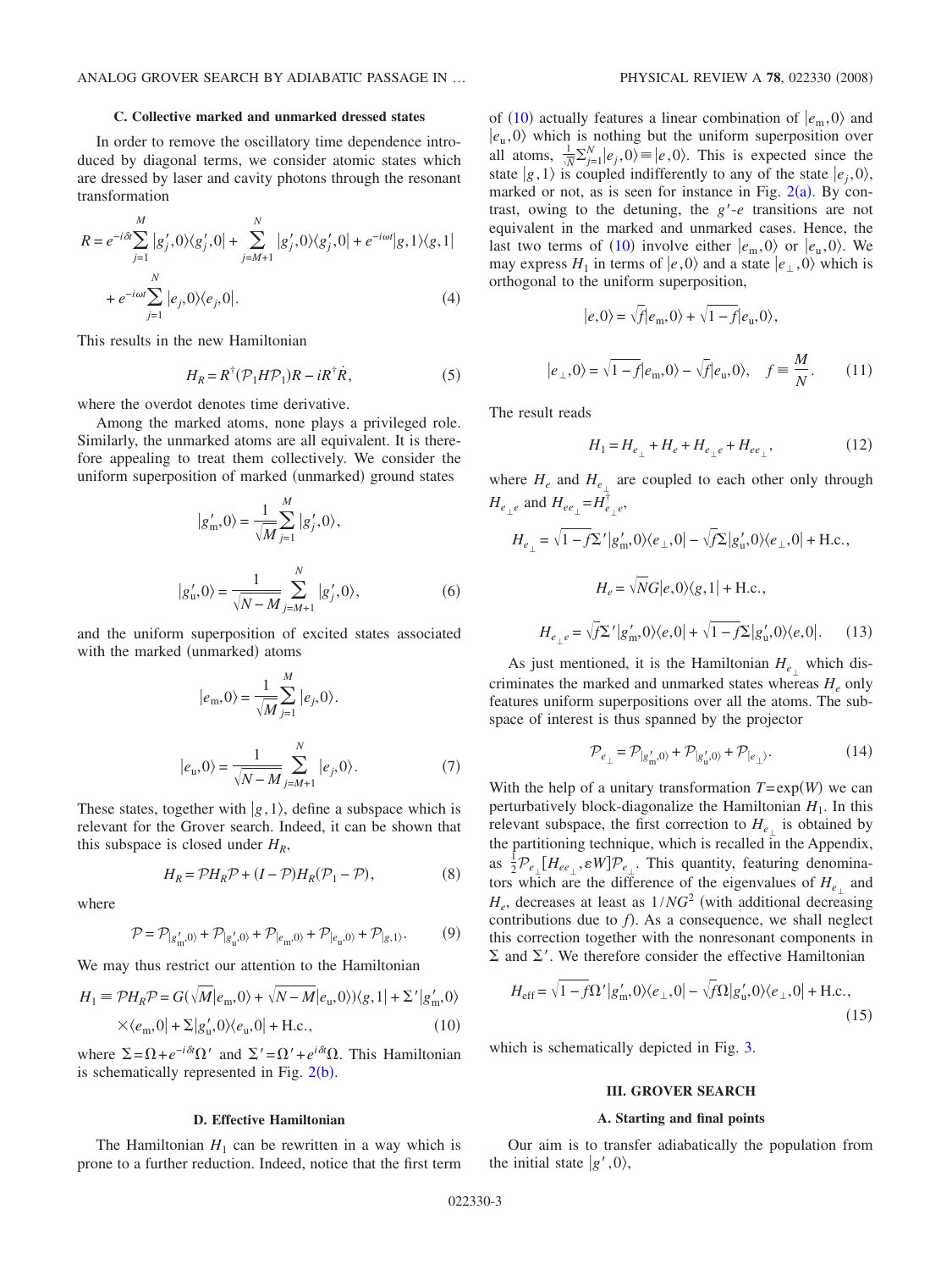<span id="page-3-0"></span>

FIG. 3. Coupling scheme in the  $\Lambda$  system corresponding to the effective Hamiltonian ([15](#page-2-1)) with a fraction  $f (=M/N)$  of solution to the search problem.

$$
|g',0\rangle \equiv \frac{1}{\sqrt{N}} \sum_{j=1}^{N} |g'_j,0\rangle, \qquad (16)
$$

which gives no privileged role to any of the *N* states  $|g'_j, 0\rangle$  to a final state which coincides with the collective marked state  $|g'_m, 0\rangle$  in a time which scales as  $\sqrt{1/f}$  where  $f = M/N$  is the fraction of solutions. The population transfer mechanism is most easily revealed in the basis of the instantaneous eigenstates of  $H_{\text{eff}}(t)$ ,

<span id="page-3-1"></span>
$$
|0\rangle(t) = \cos \theta(t)|g'_{m},0\rangle - \sin \theta(t)|g'_{u},0\rangle
$$

$$
|\pm \Lambda\rangle(t) = \frac{1}{\sqrt{2}}[\sin \theta(t)|g'_{m},0\rangle + \cos \theta(t)|g'_{u},0\rangle \pm |e_{\perp},0\rangle],
$$
(17)

pertaining to the eigenvalues 0 and  $\pm \Lambda(t)$  where

$$
\Lambda(t) = \sqrt{(1-f)\Omega^2(t) + f\Omega^2(t)}.
$$
\n(18)

<span id="page-3-2"></span>Note that  $|0\rangle$  has no component on the collective excited states  $|e_{\perp}, 0 \rangle$  and is therefore a so-called dark state, which is immune to loss by spontaneous emission (in contrast to the states  $|\pm \Lambda\rangle$ ). The instantaneous angle  $\theta(t)$  is defined through the relation

$$
\tan \theta(t) = -\sqrt{\frac{1-f}{f}} \frac{\Omega'(t)}{\Omega(t)}.
$$
\n(19)

<span id="page-3-3"></span>Requiring the instantaneous eigenstate  $(17)$  $(17)$  $(17)$  to coincide at the initial time  $t_i$  with the uniform superposition

$$
|g',0\rangle = \sqrt{f}|g'_m,0\rangle + \sqrt{1-f}|g'_u,0\rangle \tag{20}
$$

and at the final time with the collective marked state  $|g'_m, 0\rangle$ entails that

$$
\tan \theta(t_i) = -\sqrt{\frac{1-f}{f}}, \quad \tan \theta(t_f) = 0. \tag{21}
$$

<span id="page-3-5"></span>This implies that the two pulses must be switched on simultaneously,  $\Omega'(t_i) = \Omega(t_i)$ , and that the pulse  $\Omega'$  is to be turned off before  $\Omega$ . This process can be named if-STIRAP since it allows the transfer by a STIRAP-type process from a superposition of states to a single state  $[16]$  $[16]$  $[16]$ . In the adiabatic rep<span id="page-3-7"></span>resentation ([17](#page-3-1)), the effective Hamiltonian reads

$$
H_{\text{eff}}^{\text{ad}} = \Lambda(| + \Lambda \rangle \langle + \Lambda | + | - \Lambda \rangle \langle - \Lambda |)
$$

$$
+ \frac{i\dot{\theta}}{\sqrt{2}} (| + \Lambda \rangle \langle 0 | + | - \Lambda \rangle \langle 0 | - \text{H.c.}), \tag{22}
$$

where  $\dot{\theta} = \frac{1}{1 + \tan^2 \theta}$  tions between instantaneous eigenstates are negligible. This  $\frac{d}{dt}$  tan  $\theta$ . In the adiabatic regime, the transiwill be achieved if the Hamiltonian varies sufficiently slowly in time so as to keep  $\dot{\theta} \ll \Lambda$ . On the other hand, we wish to control the process duration and, in particular, to prevent it from becoming arbitrarily large. This can be achieved in several ways, two of which shall be considered explicitly.

#### **B. Local adiabatic conditions**

In order to control the process duration, as proposed in [[14](#page-7-11)], we choose to require  $\dot{\theta}$  and  $\Lambda$  to be in a constant (small) ratio  $\varepsilon$  at all times, independently of  $N$ :

$$
\dot{\theta} = \varepsilon \Lambda. \tag{23}
$$

<span id="page-3-4"></span>Given a laser pulse  $\Omega$ , this equation will allow us to determine the pulse  $\Omega'$  which is needed to remain in the instantaneous eigenstate  $|0\rangle(t)$  with a significant probability throughout the process, starting from the uniform superposition  $|0\rangle(t_i) = |g', 0\rangle$  and ending up in the marked state  $|0\rangle(t_f)$  $=|g'_m,0\rangle$  after some time  $t_f-t_i$  which achieves the optimal scaling with *N*.

Indeed, let us first rewrite  $\Lambda$  defined in ([18](#page-3-2)) in terms of  $\tan \theta$  through ([19](#page-3-3)) as

$$
\Lambda = \sqrt{f} \sqrt{1 + \tan^2 \theta} \Omega.
$$
 (24)

We then obtain from  $(23)$  $(23)$  $(23)$  a differential equation for  $\tan \theta$ —i.e., for the ratio  $\Omega'/\Omega$ :

$$
\frac{d \tan \theta}{(1 + \tan^2 \theta)^{3/2}} = \varepsilon \sqrt{f} \Omega \, dt. \tag{25}
$$

<span id="page-3-6"></span>Its solution satisfying the initial condition  $(21)$  $(21)$  $(21)$  reads

$$
\frac{\Omega'(t)}{\Omega(t)} = \frac{1 - \varepsilon \mathcal{A}(t) \sqrt{\frac{f}{1 - f}}}{\sqrt{1 + \varepsilon \mathcal{A}(t) \left\{2 \sqrt{\frac{1 - f}{f}} - \varepsilon \mathcal{A}(t)\right\}}}, \quad (26)
$$

where we define  $A(t) \equiv \int_{t_i}^{t}$  $_{t}^{t}$ *du*  $\Omega(u)$ . Upon specifying that at time  $t_f$  the ratio of the pulses vanishes, one deduces from ([26](#page-3-6)) that  $\varepsilon \mathcal{A}(t_f) = \sqrt{(1-f)/f}$ . Expressing the total area of the pulse  $\Omega$  in terms of its peak amplitude  $\Omega_0$  and the process duration  $T$ ,  $\mathcal{A}(t_f) = \Omega_0 T$ , we finally obtain

$$
\Omega_0 T = \frac{1}{\varepsilon} \sqrt{\frac{1 - f}{f}}.\tag{27}
$$

<span id="page-3-8"></span>This expression shows that the search duration scales as  $f^{-1/2}$ for a peak amplitude which is independent of  $f = M/N$ .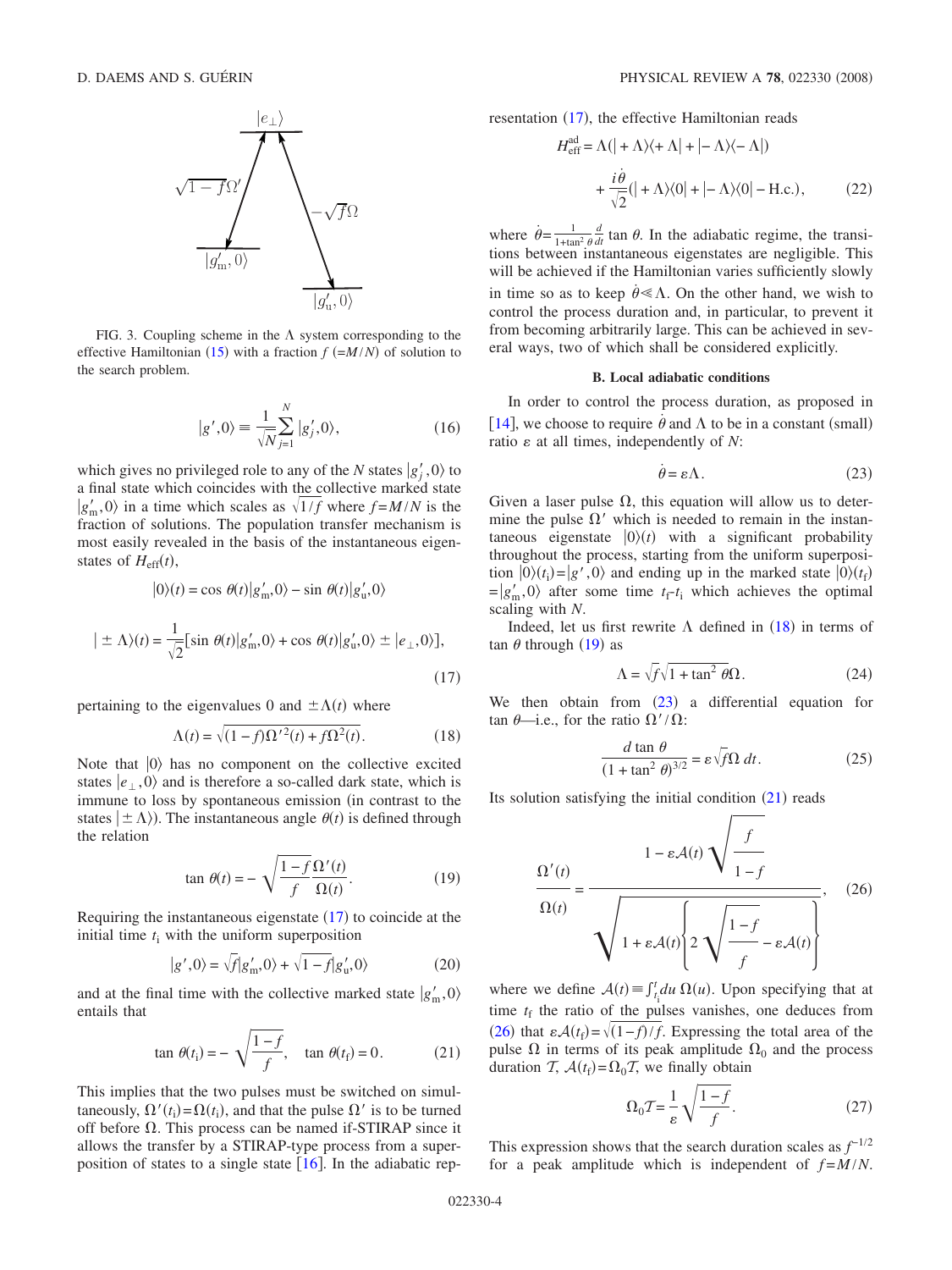Equivalently, we can increase the peak amplitude as  $f^{-1/2}$  for a constant duration T.

We now determine the population which can be reached by adiabatic passage. With the choice  $(23)$  $(23)$  $(23)$ , we see from  $(22)$  $(22)$  $(22)$ that  $\Lambda$  appears as factor in the Hamiltonian  $H_{\text{eff}}^{\text{ad}}$ . Hence, we can define a new time  $\tau(t) = \int_{t_i}^t ds \Lambda(s)$  so that the Hamiltonian  $H_{\text{eff}}^{\text{ad}}/\Lambda$  is time independent. It follows that the survival probability amplitude of the state  $|0(t)\rangle$  is

$$
\langle 0(t)|\exp\left(-i\,\tau(t)\frac{H_{\text{eff}}^{\text{ad}}}{\Lambda}\right)|0(t_i)\rangle = \frac{1+\varepsilon^2\cos\lambda\,\tau(t)}{1+\varepsilon^2},\quad(28)
$$

where  $\lambda = \sqrt{1+\epsilon^2}$ . The system therefore stays in the state  $|0(t)\rangle$  with a probability satisfying at all times

$$
P_0(t) \ge \left(\frac{1 - \varepsilon^2}{1 + \varepsilon^2}\right)^2 \sim 1 - 4\varepsilon^2. \tag{29}
$$

<span id="page-4-0"></span>The nonadiabatic losses (to the states  $|\pm \Lambda\rangle$  which contain some component on the excited state  $|e_{\perp}\rangle$  are therefore never larger than  $4\varepsilon^2$ . Furthermore, since the states  $|0\rangle$  and  $|g'_{m},0\rangle$  coincide at the final time, relation ([29](#page-4-0)) also implies that the collective marked state ends up with a population of the order of  $1-4\varepsilon^2$ .

Returning to the diabatic representation, in which the state vector is denoted  $|\phi(t)\rangle$ , one can determine the full population dynamics of the collective states featured in the effective Hamiltonian ([15](#page-2-1)). The population of the collective marked state is found to be

<span id="page-4-1"></span>
$$
P_{\text{m}}(t) \equiv |\langle g'_{\text{m}}, 0 | \phi(t) \rangle|^2 = \left| \frac{\varepsilon}{\lambda} \sin \lambda \tau(t) \sin \theta(t) \right|
$$

$$
+ \frac{1 + \varepsilon^2 \cos \lambda \tau(t)}{1 + \varepsilon^2} \cos \theta(t) \right|^2, \tag{30}
$$

where  $\theta(t)$  is given by ([19](#page-3-3)) and ([26](#page-3-6)). Recalling from ([21](#page-3-5)) that, at the final time,  $\sin \theta(t_f) = 0$ , one deduces that

$$
P_{\rm m}(t_{\rm f}) = \left(\frac{1 + \varepsilon^2 \cos \lambda \tau(t_{\rm f})}{1 + \varepsilon^2}\right)^2 \ge \left(\frac{1 - \varepsilon^2}{1 + \varepsilon^2}\right)^2. \tag{31}
$$

<span id="page-4-3"></span>The population  $P_u(t) \equiv |\langle g'_u, 0 | \phi(t) \rangle|^2$  of the collective unmarked state is given by an expression similar to  $(30)$  $(30)$  $(30)$  where  $\sin \theta(t)$  and cos  $\theta(t)$  are interchanged. In particular, this entails that, at the final time, it is of order  $\varepsilon^2$ ,

$$
P_{\mathbf{u}}(t_{\mathbf{f}}) = \frac{\varepsilon^2}{1 + \varepsilon^2} \sin^2 \lambda \,\tau(t_{\mathbf{f}}). \tag{32}
$$

Finally, the population of the collective excited state  $|e_{\perp}\rangle$  is

$$
P_{e_{\perp}}(t) = \frac{2\varepsilon^2}{(1 + \varepsilon^2)^2} [1 - \cos \lambda \tau(t)]^2, \tag{33}
$$

<span id="page-4-2"></span>which puts a bound on the decoherence present in the system since the population of this excited state is never larger than  $\varepsilon^2$ .

#### **C. Tailored Gaussian pulses**

The local adiabatic conditions considered in the preceding section allowed us to determine explicitly the scaling of the

search duration and the population of the collective marked state. This is only a particular choice. The proposed scheme is robust in this respect. Indeed, as long as the initial and final conditions  $(21)$  $(21)$  $(21)$  are satisfied and one goes adiabatically from one to the other, the desired transfer of population can be achieved in a time which scales appropriately. In practical applications, it may be easier to consider Gaussian pulses possibly with plateaus.

In order to satisfy the initial condition, the two pulses  $\Omega$ and  $\Omega'$  that are used in the current scheme are to be turned on simultaneously. The pulse  $\Omega'$  is a standard Gaussian pulse  $\Omega' = \Omega_0 e^{-(t/T)^2}$ . As for  $\Omega$ , it has a Gaussian switching on, and when the peak is reached, the pulse is kept at this value for a time  $\alpha T$  before being switched off according to a Gaussian,

$$
\Omega = \begin{cases}\n\Omega_0 e^{-(t/T)^2}, & t \ge 0, \\
\Omega_0, & 0 \le t \le \alpha T, \\
\Omega_0 e^{-(t/T - \alpha)^2}, & t \ge \alpha T.\n\end{cases}
$$
\n(34)

<span id="page-4-4"></span>We show numerically in the next section that with such pulses the search duration has a scaling which is close to optimal for  $\alpha \geq 1.5$ .

### **IV. DISCUSSION**

The current adiabatic search scheme is robust in the sense that it leaves some flexibility on the pulses that are used. We presented explicitly two choices of pulses which will now be illustrated and compared.

We first consider the case of  $(23)$  $(23)$  $(23)$  which amounts to requiring local adiabatic conditions. The pulses are determined by ([26](#page-3-6)) and displayed in the upper panel of Fig. [4](#page-5-0) for *f*  $=M/N=3/8$ ,  $\varepsilon$ =0.05, and a Gaussian pulse  $\Omega$  of characteristic duration *T*. This value of  $\varepsilon$  implies that the lower bound  $(29)$  $(29)$  $(29)$  of the probability  $P_0$  of the system to remain in the instantaneous eigenstate is 0.99. The population dynamics of the collective marked, unmarked, and excited states is given by the analytical expressions  $(30)$  $(30)$  $(30)$ – $(33)$  $(33)$  $(33)$  and is depicted in the lower panel. As predicted by  $(31)$  $(31)$  $(31)$ , the transfer to the marked state is very efficient with a low transient population in the excited states stemming from the fact that the dynamics remains in the instantaneous decoherence-free eigenstate  $|0\rangle(t)$ in the adiabatic limit. We remark that the choice  $(23)$  $(23)$  $(23)$ , which leads to the seemingly complicated pulse relation  $(26)$  $(26)$  $(26)$ , gives in practice a simple smooth bell-shaped pulse (see upper panel of Fig. [4](#page-5-0)). Increasing  $f$  (i.e., increasing  $M$  for a given *N*) allows the reduction of the pulse area with the same efficiency, as shown by  $(27)$  $(27)$  $(27)$ .

We now turn to the case of tailored Gaussian pulses. Figures [5](#page-5-1) and [6](#page-5-2) show the dynamics for such pulses with *f*  $=M/N=1/8$  and  $f=3/8$ , respectively. We have here chosen a plateau of duration 1.5*T* ( $\alpha$ =1.5). The pulse area of  $\Omega'$  has been chosen such that the population transfer to the marked state is approximately  $0.99$  (i.e., as in the conditions of Fig. [4](#page-5-0)). Figures [5](#page-5-1) and [6](#page-5-2) show similar features as Fig. [4:](#page-5-0) low transient population in the excited states, comparable pulse area for the same efficiency, and reduction of the pulse area with the same efficiency for increasing *M*. We remark, however, on two different properties: (i) For a similar efficiency,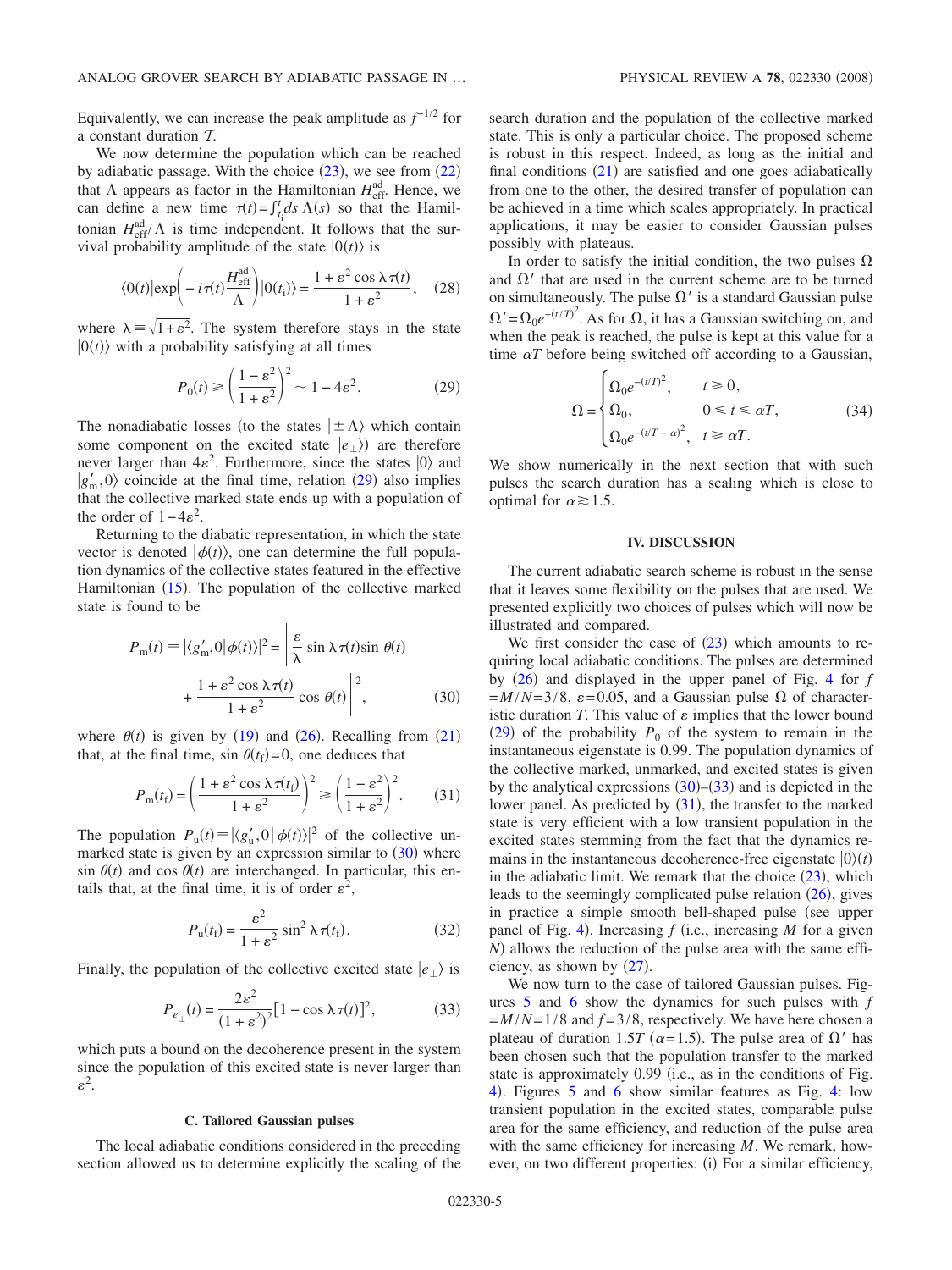<span id="page-5-0"></span>

FIG. 4. (Color online) Analytical dynamics for the effective Hamiltonian ([15](#page-2-1)) with  $f = M/N = 3/8$ ,  $\varepsilon = 0.05$ , and Rabi frequencies given by a Gaussian profile  $\Omega(t) = \Omega_0 e^{-(t/T)^2}$  and expression ([26](#page-3-6)) for  $\Omega'(t)$ . Here  $\Omega_0 T = \sqrt{(1-f)/f}/\varepsilon \sqrt{\pi}$  in order to satisfy the conditions  $(21)$  $(21)$  $(21)$  and  $(23)$  $(23)$  $(23)$ . The final population transfer to the collective marked state is larger than 0.99. Top: Rabi frequencies. Bottom: populations of the collective marked  $(P_m)$ , unmarked  $(P_u)$ , and excited  $(P_{e\perp})$ states as a function of dimensionless time.

there is a larger transient population in the upper state for the cases of Figs.  $5$  and  $6$ ; (ii) the population dynamics of the latter cases do not exhibit the oscillations noticed in Fig. [4.](#page-5-0) Both features can be interpreted using superadiabatic bases

<span id="page-5-1"></span>

FIG. 5. (Color online) Numerical dynamics for the effective Hamiltonian ([15](#page-2-1)) with  $f = M/N = 1/8$  and Rabi frequencies chosen as  $\Omega'(t) = \Omega_0 e^{-(t/T)^2}$  and a Gaussian profile with a plateau for  $\Omega(t)$ as in ([34](#page-4-4)) in order to satisfy ([21](#page-3-5)). Here  $\Omega_0 T$  is such that the final population transfer to the marked state is 0.99. Top: Rabi frequencies. Bottom: populations of the collective marked ( $P_{\text{m}}$ ), unmarked  $(P_u)$ , and excited  $(P_{e\perp})$  states as a function of dimensionless time.

<span id="page-5-2"></span>

FIG. 6. (Color online) Same as Fig. [5,](#page-5-1) but with  $f = M/N = 3/8$ .

that are better adapted to describe the dynamics  $[19,20]$  $[19,20]$  $[19,20]$  $[19,20]$ . This superadiabatic transport allows one to explain the final revival of the transient "lost" population in the upper state shown in Figs. [5](#page-5-1) and [6](#page-5-2)  $[21,22]$  $[21,22]$  $[21,22]$  $[21,22]$ . Furthermore, the use of analytic pulses in the cases of Figs. [5](#page-5-1) and [6](#page-5-2) explain the nonoscillatory transfer. For the preceding case, the local adiabatic control  $(23)$  $(23)$  $(23)$  induces the condition  $(26)$  $(26)$  $(26)$  which prevents in general the analyticity of one of the pulses (here  $\Omega'$  if  $\Omega$  is chosen analytic). In this nonanalytic case, through nonadiabatic transitions in a superadiabatic basis (of order related to the order of the discontinuous derivative), population transfer occurs in an oscillatory manner as shown in Fig. [4.](#page-5-0)

Figure [7](#page-6-0) displays the scaling of the search duration *T* for the scheme which uses the pulses of the the form  $(34)$  $(34)$  $(34)$  as shown in the upper panel of Fig. [5.](#page-5-1) The duration of the plateau has been kept to 1.5*T* ( $\alpha$ =1.5), and the quantity  $\Omega_0 T$ has been determined numerically from the requirement that the population transfer to the collective marked state reaches 0.99. We obtain a duration search scaling essentially as  $f^{-0.53}$ , which demonstrates the approximate quadratic speedup of the search.

Finally, we investigate the role of the plateau in the efficiency of the search. The scaling exponent  $\beta$  of the search duration for various plateau durations  $\alpha T$  is analyzed in Fig. [8.](#page-6-1) For each value of  $\alpha$ , the power  $\beta$  is determined numerically by a linear fit of the log-log representation of  $\Omega_0 T$  as a function of  $1/f$  (obtained in the same conditions as for Fig. [7](#page-6-0)). Figure [8](#page-6-1) shows that the power  $\beta$  decreases to 0.53 as the dynamics becomes more adiabatic until  $\alpha \approx 1.5$  before increasing slightly and saturating to 0.6 for  $\alpha$  > 2.5.

Before concluding, let us make some remarks concerning the experimental implementation of this adiabatic Grover search. First, the scheme described here requires one to trap atoms in a cavity, a task which can be achieved, for instance, using a standing-wave dipole-force trap [[23](#page-7-20)]. As a realistic  $\Lambda$ atomic scheme, we can consider the typical  $2^{3}S_{1} - 2^{3}P_{0}$  tran-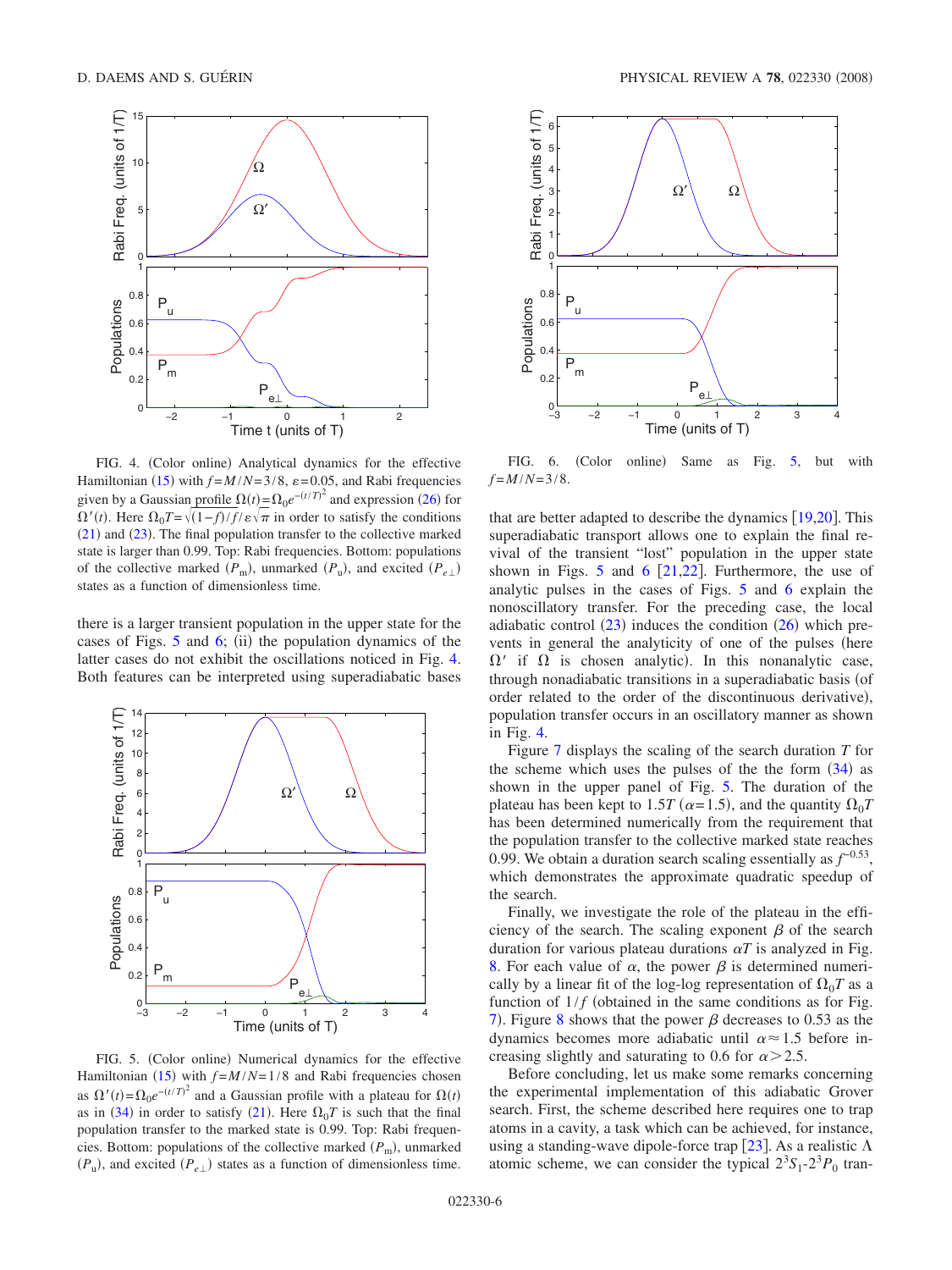<span id="page-6-0"></span>

FIG. 7. (Color online) Scaling of  $\Omega_0 T$ , with *T* the process duration, as a function of the fraction *f* of solution for the search with tailored Gaussian pulses as in Fig. [5.](#page-5-1) The plateau duration is fixed to 1.5*T*, and the final population of the collective marked state is 0.99. The natural logarithm of  $\Omega_0 T$  as a function of the natural logarithm of  $1/f$  obtained numerically (dotted line) is well fitted by the straight line of slope 0.53.

sition in metastable helium, which is of linewidth  $\Gamma$  $\sim 10^7$  s<sup>-1</sup> and Rabi frequency  $\Omega \sim 10^8 \sqrt{I}$  s<sup>-1</sup> (with the intensity *I* in  $W/cm<sup>2</sup>$ ). In order to neglect spontaneous emission, as assumed in ([2](#page-1-2)), we require the condition  $(\Omega_0 T)^2 \gg \Gamma T$ . It is fulfilled when  $\Omega_0 T \ge 1$  and  $\Omega_0 \ge \Gamma$ , which are well satisfied in practice—e.g., for  $I_0 \sim 10^4$  W/cm<sup>2</sup> and  $T \sim 10$  ns. Finally, the feasibility of fixing the ratio of two pulses (here essentially required at early times in the local adiabatic conditions approach) has been shown in  $[24]$  $[24]$  $[24]$  using acousto-optical modulation of a cw laser in such a nanosecond regime. This step is not required in the other approach using Gaussian

<span id="page-6-1"></span>

FIG. 8. (Color online) Power  $\beta$  of the scaling  $f^{-\beta}$  of  $\Omega_0 T$  as a function of the plateau durations  $\alpha T$  for tailored Gaussian pulses. The scaling exponent  $\beta$  is obtained as in Fig. [7](#page-6-0) (see text for details).

pulses with plateaus. One can mark the atoms by an ac Stark shift using a magnetic field—for instance, from a focused laser beam for spatial resolution.

### **V. CONCLUSIONS**

We have investigated theoretically a physical implementation of the adiabatic Grover search using a cavity-laseratom system and robust processes related to STIRAP. The calculation has been conducted with pulses based on the constraint  $(23)$  $(23)$  $(23)$ , which has allowed us to prove the scaling analytically. We have checked the robustness of the *f*<sup>−1/2</sup> scaling by numerical simulations using other less restrictive adiabatic pulse shapes satisfying  $(21)$  $(21)$  $(21)$ . The case of Gaussian pulses with plateaus, which are routinely used in laboratories, has been studied. In particular, a scaling close to optimal is obtained when, after a Gaussian switching on, one of the two pulses is kept constant for a time equal to (or larger than) 3/2 of its characteristic time. Finally, the experimental implementation of the presented scheme has been briefly discussed.

# **ACKNOWLEDGMENTS**

The authors are grateful to N. J. Cerf and H.-R. Jauslin for useful discussions and acknowledge support from EU projects COVAQIAL and QAP, from the Belgian government program IUAP under Grant No. V-18, and from the Conseil Régional de Bourgogne. S.G. acknowledges support from the French Agence Nationale de la Recherche (ANR CoMoC).

## **APPENDIX: PARTITIONING**

Let us consider a system whose Hilbert space is partitioned into two orthogonal Hilbert spaces by means of the projection operators  $P_A$  and  $P_B=1-P_A$ . The pertaining Hamiltonian can be written as

$$
H = H_A + H_B + H_{AB} + H_{BA} \equiv H_A + H_B + \epsilon V, \quad (A1)
$$

where  $\epsilon$  is a formal small (or more precisely ordering) parameter. The purpose is to achieve a perturbative block diagonalization of *H*. The leading contribution from the offdiagonal blocks to the diagonal ones can be extracted by the partitioning technique  $[25]$  $[25]$  $[25]$ . There is a unitary transformation  $exp(\epsilon W)$  such that

$$
e^{-\epsilon W} H e^{\epsilon W} = H_A + H_B + \frac{1}{2} [\epsilon V, \epsilon W] + \epsilon^3 V', \quad (A2)
$$

<span id="page-6-3"></span>with the property that  $\left[\epsilon V, \epsilon W\right] = \mathcal{P}_A[\epsilon V, \epsilon W]\mathcal{P}_A$  $+P_B[\epsilon V, \epsilon W]\mathcal{P}_B$ . The leading correction to the diagonal blocks is thus of order 2, while the remainder  $(\epsilon^3 V')$  is of order 3. It has been shown that  $\epsilon W = \epsilon W_{BA} - \epsilon W_{BA}^{\dagger}$ , with  $\epsilon W_{BA}$ given by

$$
\epsilon W_{BA} = -\sum_{j,k} \frac{|\lambda_j^B \rangle \langle \lambda_j^B | H_{BA} | \lambda_k^A \rangle \langle \lambda_k^A |}{\lambda_j^B - \lambda_k^A}, \tag{A3}
$$

<span id="page-6-2"></span>where  $|\lambda_k^A\rangle$  denotes the eigenvector of  $H_A$  corresponding to the eigenvalue  $\lambda_k^A$  (and similarly for  $H_B$ ). Recall that  $\epsilon$  is only